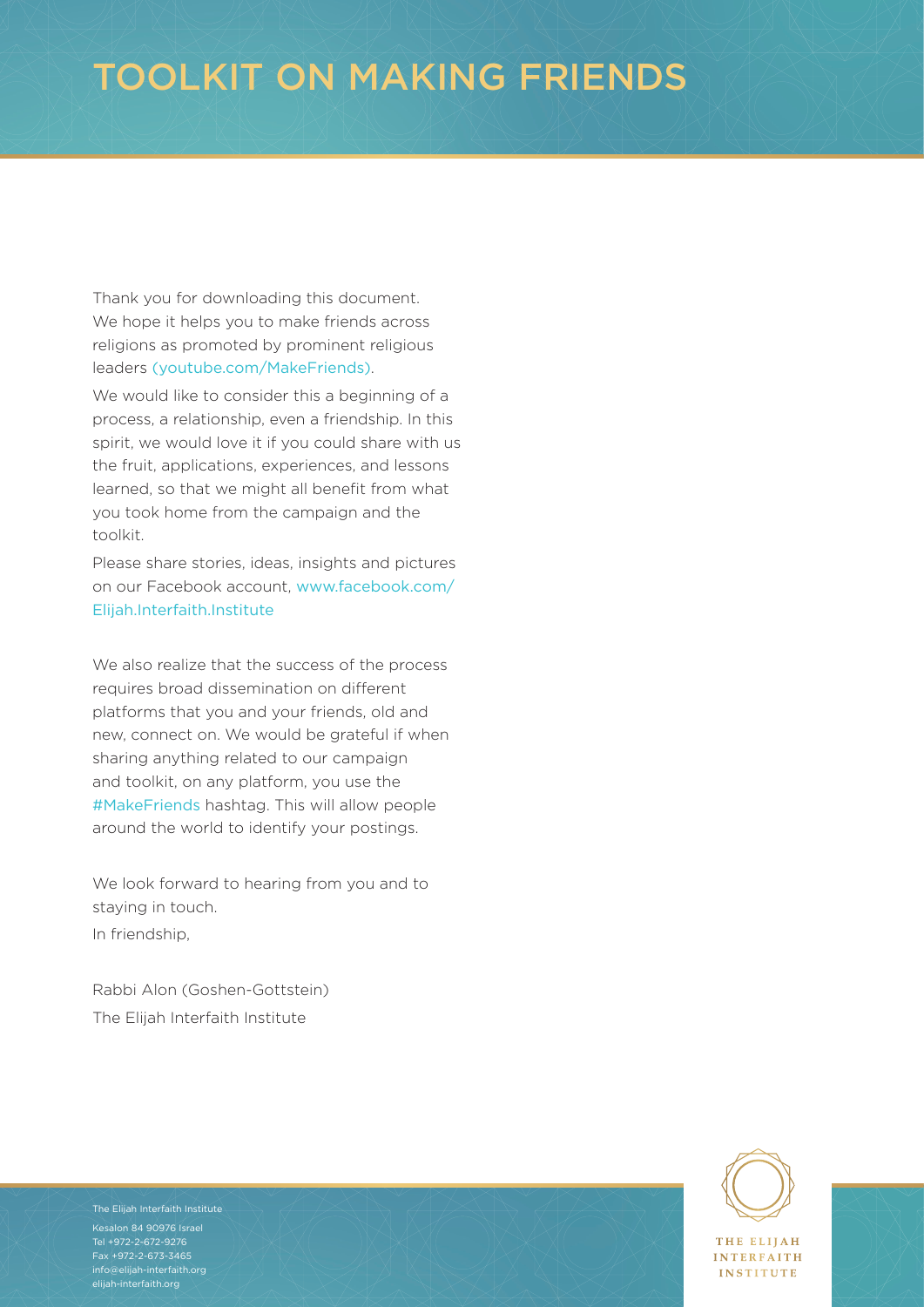#### 1. Principles of Interreligious Friendship

Making friends with people from other religions will enrich your spiritual life.

The basic principles of interreligious friendship include the following:

- Interreligious friendship begins with a recognition of our common humanity and the human quest for meaning. It recognizes fundamental similarities between religions, including the search for living in goodness and harmony and living an ethical life. Fundamental to interreligious friendship is awareness that the different religions seek to transcend ordinary life through aspiration and orientation of life toward a higher spiritual understanding of reality, or a supreme reality called by most believers "God".
- Interreligious friendship is based on a higher common interest, beyond self interest.
- Interreligious friendship is characterized by reciprocity and engages both sides to a relationship. Friendship is based on a mutual give and take.

### 2. Approaching Difference

Interreligious friendship is not friendship that casts aside religious difference, overlooking it in the interest of perceived commonality. Rather, it is friendship that keeps us mindful of religious difference and approaches this difference as a means of learning, growth and transformation that occur within the friendship. Religious difference can be approached as a source of blessing.

### 3. Upholding Identity

Maintaining the identity of our religious community is a primary concern of the teachings of our religions. The practice of interreligious friendship should not be a means of weakening or diluting identity. Rather, it should be a means of strengthening and deepening it.

#### 4. Practicing Speech

Practicing interreligious friendship is closely related to how we speak. Questioning is fundamental to interreligious friendship. Friends must be willing to question and to be questioned. Hard questions are part of honest speech, but must be clearly distinguished from attack or criticism. In interreligious friendships, the face of our friend is always before us. We learn to speak the same in the absence as in the presence of the friend.

#### 5. Friendship in Action

Action is a primary arena for the manifestation of friendship. We expect support, collaboration and solidarity from our friends if issues pertaining to our well-being arise. Interreligious friendship can be based on common dedication to ideals or causes such as social justice, fighting hatred, poverty and illness. The commonality shared by friends finds expression through shared commitment and collaboration for the well-being of society and the world.



**INTEREAITH** INSTITUTE

## TOOLKIT ON MAKING FRIENDS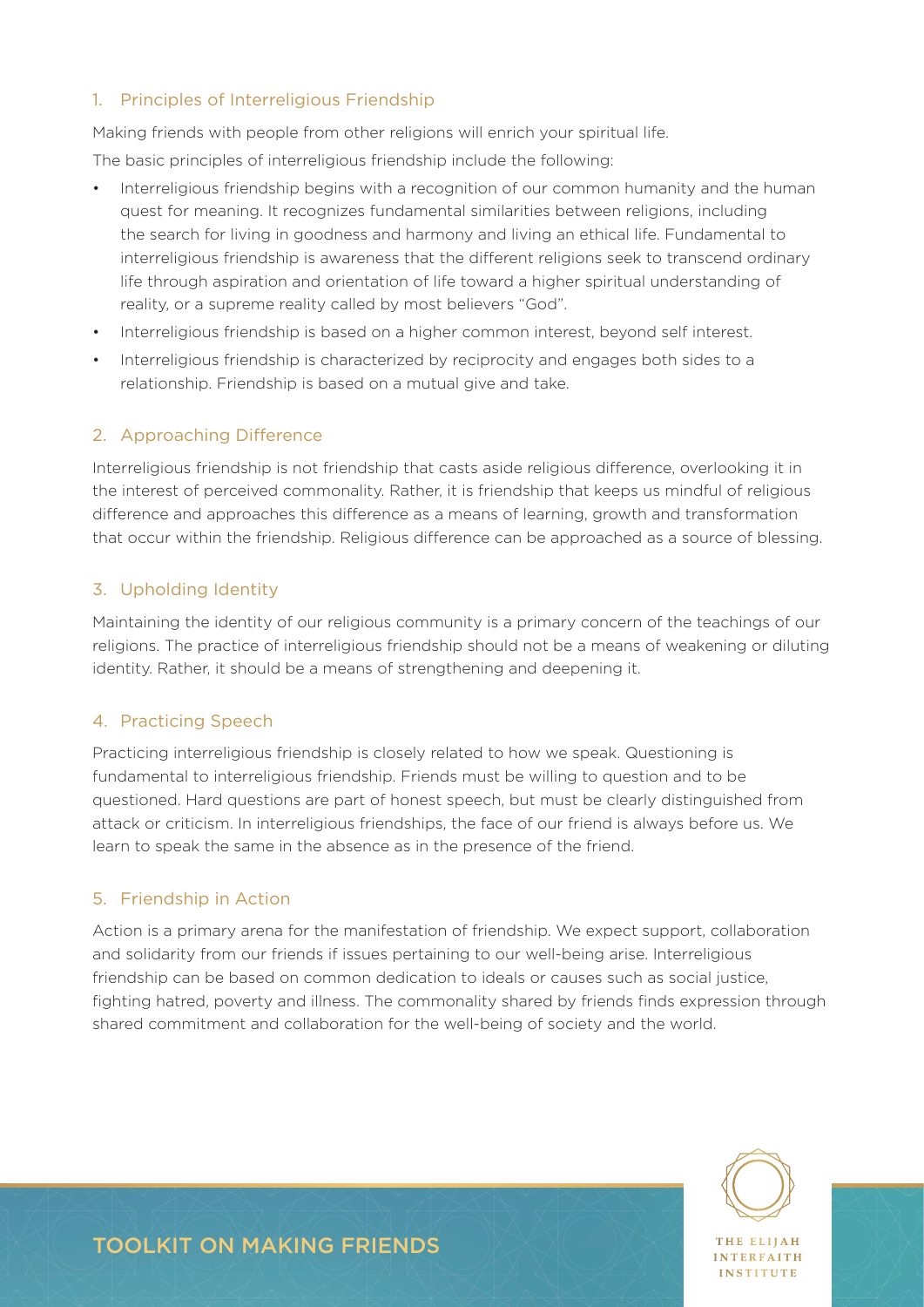#### 6. Friendship as Spiritual Gift

As we move from ignoring differences to recognizing, understanding and respecting our differences, we are also called to discover a deeper unity that transcends our differences. Love finds its fullest expression in a friendship that is consciously grounded in God, or in the ultimate reality.

### Practical suggestions

Although the interreligious friendships we advocate are one-on-one human relationships, it is helpful to nurture them in the context of a supportive environment. If you would like to foster interreligious friendship for yourself, it would be wise to identify organizations or activities which already exist in your community for the purpose of dialogue and/or interreligious encounter. Some of the suggestions below can be implemented more easily within an existing organizational context.

Here are some practical suggestions, for how friendship may be practiced, many of which grow out of the discussions of the Elijah Board of World Religious Leaders. If you have additional recommendations, please share them with us. We can add them to the list.

#### Sharing Friendship

- 1. Share a Meal: Invite a family from another religion to join your family at a home meal. This can be arranged as an 'exchange' program between two congregations, whereby everyone has a chance at being a host and everyone can be a guest. And/or organise communal meals. The advantage of this will be that if there are (religious) dietary restrictions for practitioners of one religion, there is no embarrassment or inequality. There is nothing like eating together to create bonds of friendship.
- 2. Organise a 'friendship walk'. One possibility is to walk together from one place of worship to another. When you talk, you are face-to-face but when you walk, you are shoulder-toshoulder. There is no antagonism and no competition. You are facing in the same direction. Walk together as an instrument in addressing common challenges – walks can be used to make a public statement about issues that the interreligious community seeks to address, such as showing respect for sacred spaces. Variations could include creating human chains or being present when sites of other faiths are under threat.
- 3. Jointly taking social action, responding to societal challenges. While this can be practiced independently of friendship, it enhances friendship, by providing common focus and common goal in healing society. Sharing insights into the local scene – spreading the importance of awareness of others in your community; increasing awareness of the local community's economic and social divide.



**NTEREAITH** INSTITUTE

### TOOLKIT ON MAKING FRIENDS